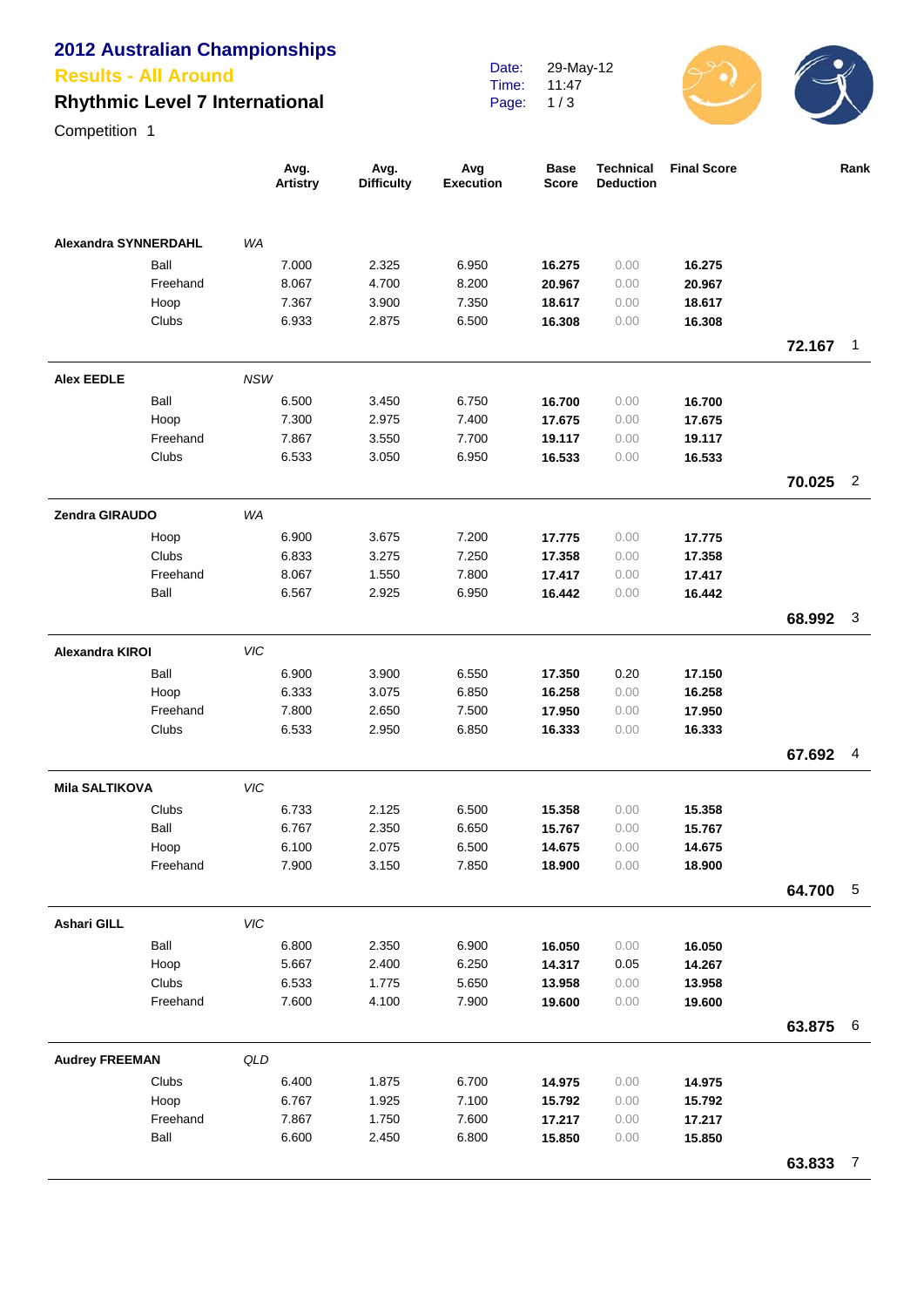# **2012 Australian Championships**

**Results - All Around**

## **Rhythmic Level 7 International**

Date: Time: Page: 29-May-12 11:47 2 / 3



Competition 1

|                            |          | Avg.<br>Artistry | Avg.<br><b>Difficulty</b> | Avg<br><b>Execution</b> | <b>Base</b><br>Score | <b>Technical</b><br><b>Deduction</b> | <b>Final Score</b> |           | Rank |
|----------------------------|----------|------------------|---------------------------|-------------------------|----------------------|--------------------------------------|--------------------|-----------|------|
| <b>Annie STAPLETON</b>     |          | WA               |                           |                         |                      |                                      |                    |           |      |
|                            | Hoop     | 6.333            | 2.200                     | 6.800                   | 15.333               | 0.00                                 | 15.333             |           |      |
|                            | Ball     | 6.367            | 2.350                     | 6.650                   | 15.367               | 0.00                                 | 15.367             |           |      |
|                            | Clubs    | 5.933            | 2.025                     | 6.450                   | 14.408               | 0.00                                 | 14.408             |           |      |
|                            | Freehand | 7.433            | 2.900                     | 7.300                   | 17.633               | 0.05                                 | 17.583             |           |      |
|                            |          |                  |                           |                         |                      |                                      |                    | 62.692    | 8    |
| <b>Janecca MORRIS</b>      |          | WA               |                           |                         |                      |                                      |                    |           |      |
|                            | Ball     | 5.600            | 2.075                     | 6.350                   | 14.025               | 0.00                                 | 14.025             |           |      |
|                            | Freehand | 7.700            | 3.150                     | 7.150                   | 18.000               | 0.00                                 | 18.000             |           |      |
|                            | Clubs    | 5.567            | 3.025                     | 6.250                   | 14.842               | 0.00                                 | 14.842             |           |      |
|                            | Hoop     | 5.933            | 3.125                     | 6.500                   | 15.558               | 0.00                                 | 15.558             |           |      |
|                            |          |                  |                           |                         |                      |                                      |                    | 62.425    | 9    |
| <b>Amber ATCHESON</b>      |          | <b>NSW</b>       |                           |                         |                      |                                      |                    |           |      |
|                            | Hoop     | 5.867            | 2.375                     | 6.450                   | 14.692               | 0.00                                 | 14.692             |           |      |
|                            | Ball     | 6.267            | 1.750                     | 6.200                   | 14.217               | 0.00                                 | 14.217             |           |      |
|                            | Clubs    | 5.633            | 2.325                     | 6.350                   | 14.308               | 0.00                                 | 14.308             |           |      |
|                            | Freehand | 7.733            | 3.150                     | 7.500                   | 18.383               | 0.00                                 | 18.383             |           |      |
|                            |          |                  |                           |                         |                      |                                      |                    | 61.600    | 10   |
| <b>Tyla PETRIE</b>         |          | <b>NSW</b>       |                           |                         |                      |                                      |                    |           |      |
|                            | Hoop     | 6.367            | 2.225                     | 6.350                   | 14.942               | 0.00                                 | 14.942             |           |      |
|                            | Clubs    | 5.933            | 2.025                     | 6.750                   | 14.708               | 0.00                                 | 14.708             |           |      |
|                            | Ball     | 6.700            | 2.625                     | 6.950                   | 16.275               | 0.00                                 | 16.275             |           |      |
|                            | Freehand | 6.800            | 1.800                     | 7.050                   | 15.650               | 0.00                                 | 15.650             |           |      |
|                            |          |                  |                           |                         |                      |                                      |                    | 61.575    | 11   |
| <b>Ashley TANG CARRION</b> |          | QLD              |                           |                         |                      |                                      |                    |           |      |
|                            | Clubs    | 6.100            | 1.250                     | 6.700                   | 14.050               | 0.00                                 | 14.050             |           |      |
|                            | Ball     | 6.700            | 2.475                     | 7.150                   | 16.325               | 0.00                                 | 16.325             |           |      |
|                            | Freehand | 7.867            | 2.000                     | 7.550                   | 17.417               | 0.00                                 | 17.417             |           |      |
|                            | Hoop     | 6.433            | 1.625                     | 5.650                   | 13.708               | 0.00                                 | 13.708             |           |      |
|                            |          |                  |                           |                         |                      |                                      |                    | 61.500    | 12   |
| <b>Lucinda CHURCH</b>      |          | VIC              |                           |                         |                      |                                      |                    |           |      |
|                            | Ball     | 6.100            | 2.050                     | 6.700                   | 14.850               | 0.00                                 | 14.850             |           |      |
|                            | Hoop     | 5.667            | 2.525                     | 6.400                   | 14.592               | 0.00                                 | 14.592             |           |      |
|                            | Freehand | 8.000            | 1.850                     | 7.550                   | 17.400               | 0.00                                 | 17.400             |           |      |
|                            | Clubs    | 5.900            | 1.825                     | 6.650                   | 14.375               | 0.00                                 | 14.375             | 61.217 13 |      |
|                            |          |                  |                           |                         |                      |                                      |                    |           |      |
| <b>Catherine NEILSON</b>   | Ball     | WA               |                           |                         |                      |                                      |                    |           |      |
|                            | Clubs    | 6.667<br>5.900   | 2.400<br>1.750            | 6.650<br>6.950          | 15.717<br>14.600     | 0.00<br>0.00                         | 15.717<br>14.600   |           |      |
|                            | Hoop     | 5.867            | 2.275                     | 5.950                   | 14.092               | 0.00                                 | 14.092             |           |      |
|                            | Freehand | 7.400            | 2.400                     | 7.000                   | 16.800               | 0.00                                 | 16.800             |           |      |
|                            |          |                  |                           |                         |                      |                                      |                    | 61.208 14 |      |
|                            |          |                  |                           |                         |                      |                                      |                    |           |      |